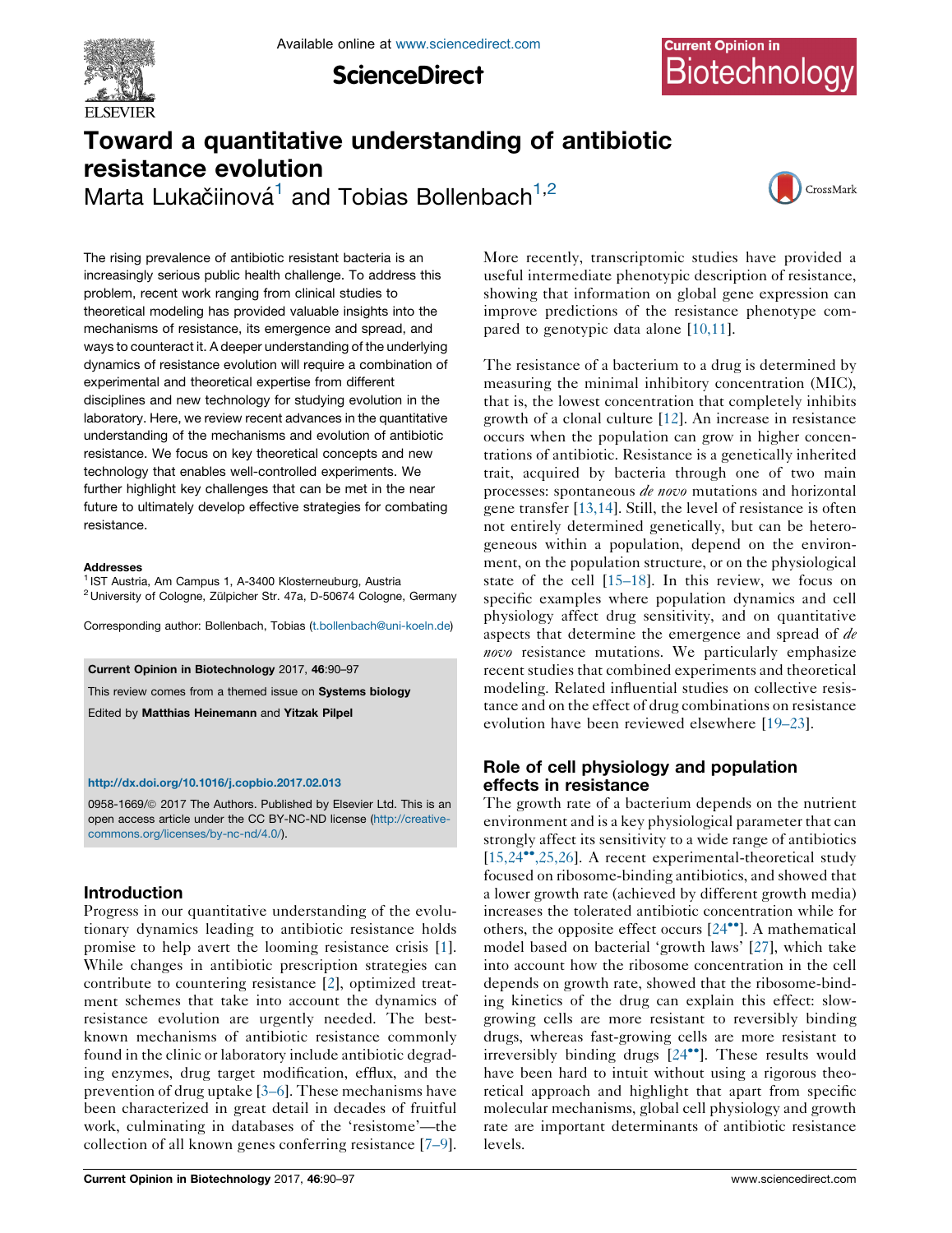#### <span id="page-1-0"></span>Glossary

MIC: Minimal inhibitory concentration. The lowest concentration of an antibiotic that completely inhibits growth of a clonal culture. TEM-1 ß-lactamase: An enzyme produced by bacteria that cleaves

and deactivates **B-lactam** antibiotics. DFE: Distribution of fitness effects. The probability distribution that represents the changes in fitness caused by single-step mutations originating from a common genotype. It depends on the ancestral genotype and on the environment.

Epistasis: The phenomenon that the effect of a mutation depends on the genetic background it occurs in.

Discrete fitness landscape: A graph in which the vertices are genotypes, each with an assigned fitness value. Two genotypes are connected by an edge if they are a single mutational event apart.

Global cell physiology can even explain how a clonal population diversifies into growing and non-growing cells in the presence of antibiotics. The expression of many genes increases with increasing growth rate [[28\]](#page-6-0); this effect alone can lead to bistable population dynamics [\[29](#page-6-0)]. Specifically, it was shown that in an *Escherichia coli* strain that expresses the cat1 enzyme, which inactivates the antibiotic chloramphenicol (Table 1), a positive feedback loop occurs where a decrease in growth rate due to addition of more chloramphenicol decreases expression of the resistance-conferring enzyme, thus slowing growth even further [\[30](#page-6-0)]. Theory shows that such a positive feedback loop can lead to bistability, that is, coexistence of growing and non-growing cells at the same drug concentration; this striking effect was confirmed in single cell experiments [\[30](#page-6-0)]. Growth bistability is likely a more general phenomenon [\[31](#page-6-0)] that occurs for other resistance mechanisms and highlights that the response of a population of clonal bacteria to antibiotics is not simply given by many identical copies of the same cell.

Population effects are also important when resistance is due to extracellular antibiotic degradation. Here, the antibiotic concentration in the medium strongly depends on the cell density, since higher densities lead to faster antibiotic degradation. The inoculum size of the culture thus affects the growth of all cells and, ultimately, the measured resistance level. This effect has been described in mathematical models and experimentally validated using the beta-lactamase enzyme which degrades betalactam antibiotics (including amoxicillin, ampicillin, and cefotaxime) [[32,33](#page-6-0)]. Such effects generally occur whenever a resistant subpopulation degrades or modifies the

| Table 1<br>Glossary of antibiotics and their targets |                              |
|------------------------------------------------------|------------------------------|
|                                                      |                              |
| Chloramphenicol                                      | 50S ribosomal subunit        |
| Tetracycline                                         | 30S ribosomal subunit        |
| Amoxicillin                                          | Cell wall synthesis          |
| Trimethoprim                                         | Folate synthesis (DHFR)      |
| Ciprofloxacin                                        | DNA replication (DNA gyrase) |

antibiotic so that the entire population can benefit from it. It will be interesting to further investigate the causes and consequences of these effects which also occur for other antibiotics [[34\]](#page-6-0).

## Studying antibiotic resistance using experimental evolution

Beyond characterizing existing resistance mechanisms, it is a fundamental question how *de novo* resistance evolves. Understanding this can ultimately lead to strategies for inhibiting resistance evolution. Recent years have seen a plethora of novel techniques for investigating antibiotic resistance evolution in the laboratory and for systematically addressing its reproducibility, speed, molecular origins, and constraints.

Resistance often evolves so fast that it can be studied in the laboratory but it is still challenging to obtain quantitative and reproducible results. Serial transfer of microbial cultures is a common experimental evolution protocol [[35](#page-6-0)] that is also useful for studying resistance evolution [[22,36,37](#page-6-0)]. In this protocol, bacterial cultures grow in flasks or on microtiter plates and are diluted into fresh medium by a fixed factor at regular time intervals (e.g., every 24 hours). These experiments can be continued virtually indefinitely: Richard Lenski's seminal long-term evolution experiment [\[35](#page-6-0)] has exceeded a staggering 60 thousand generations in 28 years and is still ongoing. Because of the relative simplicity of this protocol, it is feasible to run hundreds of evolution experiments in parallel. Together with increasingly inexpensive whole genome sequencing techniques [\[38](#page-6-0)], this opens the door for a statistical investigation of the intrinsically stochastic evolutionary dynamics and for identifying general principles governing microbial evolution [\[39–42](#page-6-0)]. A drawback of serial transfer protocols is their inability to keep key parameters that affect the evolutionary process well-controlled: the population size fluctuates considerably and cultures differ in their growth rates and in the time they spend in stationary phase. This complicates the quantitative investigation of the evolutionary process and its comparison among different cultures. Furthermore, it is not straightforward how the antibiotic concentration should be chosen in such experiments to gain maximum insight into the process of resistance evolution: if it is too low, there is virtually no selection for resistance; if it is too high, cells cannot grow at all, preventing them from evolving at a significant rate.

Recently developed techniques in which bacteria are exposed to increasing antibiotic concentrations solve this problem. Theoretical work suggested that temporal or spatial selection gradients can facilitate the sequential emergence and fixation of multiple resistance mutations leading to increasingly higher resistance levels [\[43,44\]](#page-6-0). Consequently, advanced protocols that gradually increase antibiotic concentrations in time or space have been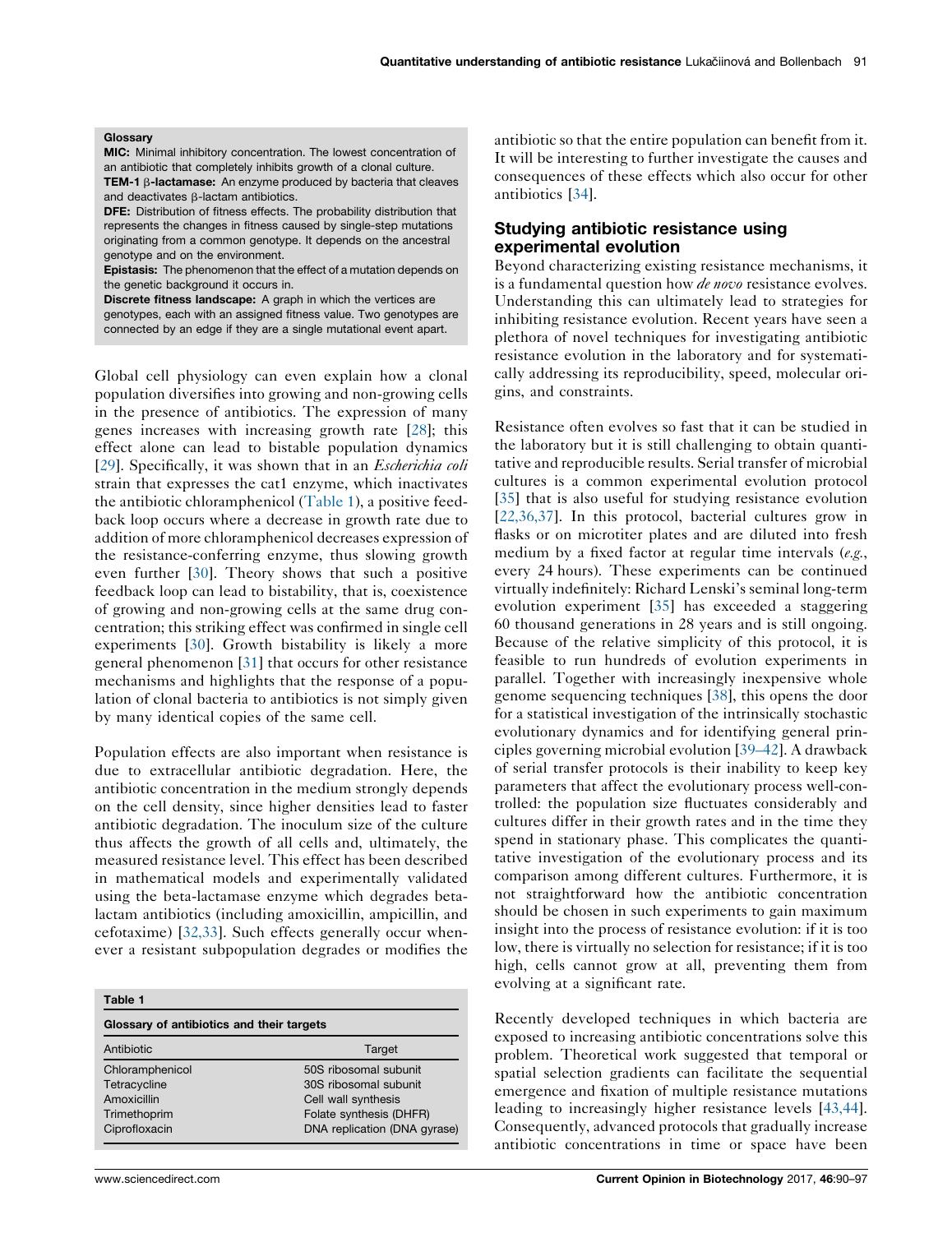<span id="page-2-0"></span>developed  $[45^{\bullet\bullet}, 46-48]$ . A notable example is the 'morbidostat': this feedback-controlled device keeps cultures growing in exponential phase and automatically increases the antibiotic concentration during the experiment such that they keep growing at a pre-defined rate despite their increasing resistance. In this way, strong selection pressure for resistance is constantly maintained. For some antibiotics, this protocol enabled the highly reproducible evolution of a  $\sim$ 1000-fold resistance increase in just a few weeks [[47\]](#page-6-0).

Spatial antibiotic gradients may enable even faster resistance evolution. A striking example is given by a recently developed microfluidics device: a concentration gradient of the fluoroquinolone antibiotic ciprofloxacin ([Table](#page-1-0) 1) was maintained across this  $\sim$ 2–3 cm hexagonal device that consists of over 100 micro-compartments that are connected, allowing cells to move between different concentrations. From an initial population size of  $10<sup>6</sup>$ cells, the authors observed a surprisingly strong, over 200-fold resistance increase that resulted from multiple reproducible mutations that had occurred as early as 10 hours after inoculation [[48](#page-6-0)]. A recent study sized the assay oppositely and followed evolution on a huge, meter-scale agar plate (the 'MEGA plate')  $[45\degree]$  $[45\degree]$ . In contrast to small agar plates where rapid diffusion quickly destroys spatial drug concentration gradients, they remain relatively stable on this larger plate. Further, the size of the plate allows for large bacterial population sizes that should accelerate the occurrence of resistance mutations. Fast resistance evolution reaching extremely high levels within weeks was observed for different antibiotics. Changing the slope of the concentration gradient revealed that smaller steps in drug resistance enable the multi-step evolution of high resistance levels that are practically impossible to reach in a single mutation step  $[45\degree]$ . A fascinating aspect of this [experiment](#page-6-0) is that the front of bacteria that grows across the plate can be viewed as a living Muller diagram that directly visualizes the evolutionary record and the key role of stochastic events in this process (Figure 1a,b): some of the most highly resistant lineages ultimately stalled in this assay because they emerged in an unfavorable location too far away from the growth front  $[45\degree\degree]$ , [illustrating](#page-6-0) the stochasticity of the process. Together, these results highlight the great potential of new assays with well-defined spatial

### Figure 1



Schematic representation and direct visualization of evolving populations on fitness or antibiotic landscapes.

(a) A Muller plot showing the relative abundance of genotypes in an evolving population. Each colored region represents a subpopulation with a different fitness; darker green indicates higher fitness. (b) Top: a photograph of the MEGA-plate showing growth of E. coli over bands of increasing trimethoprim concentration (left to right). Snapshot after 220 hours of growth. Bottom: a schematic of the MEGA-plate experimental setup. From Ref. [45\*\*], reprinted with permission from AAAS. (c) The same evolving population as in a, [represented](#page-6-0) on a discrete fitness landscape of four mutations: circles represent all possible genotypes of four loci, each with two alleles. Two points are connected by an edge if the two genotypes are one mutational event apart. The arrows show the only path that has monotonically increasing fitness from the least fit to the fittest genotype.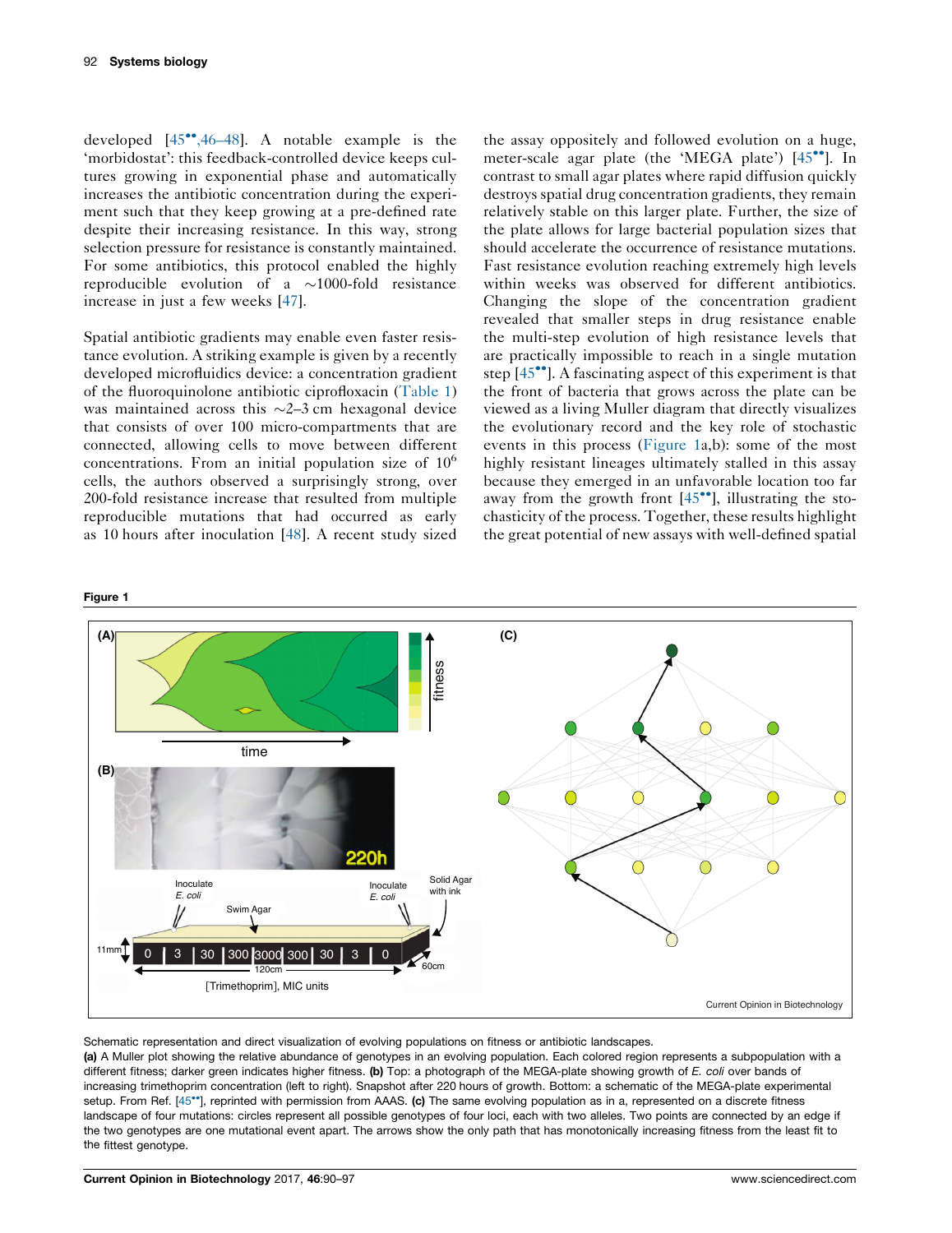drug landscapes as tools for investigating resistance evolution.

Apart from experiments where the antibiotic concentration increases monotonously, evolution has been studied under different temporal sequences of antibiotic exposure. In a recent experiment, E. coli cultures were repeatedly exposed to a high concentration of ampicillin for a fixed time, followed by complete removal of the drug and growth in its absence. In this assay, the bacteria did not evolve resistance at all but instead genetically tuned their lag times to match the duration of the antibiotic exposure  $[49$ <sup> $\bullet$ </sup>]—a stunning [observation](#page-6-0) and an effective survival strategy as the antibiotic used can only kill growing cells. The effect of various temporal exposure protocols on resistance dynamics was also studied at the single-cell level. A recent study used a synthetic stochastic switch controlling tetracycline resistance and observed the effect of antibiotic pulse length on the probability of selective sweeps in a microfluidic device; an intermediate regime in which sweeps are unlikely was identified [\[50](#page-6-0)]. Overall, these studies provide powerful tools for observing resistance evolution at different levels; however, mathematical models are needed to interpret the data and extrapolate to predictions beyond the laboratory.

## Quantitative understanding of resistance mutations and their genetic interactions

The key ingredients entering theoretical descriptions of evolution are mutation and selection. While mutation rates can be estimated [[51\]](#page-7-0), the fate of mutations in the face of selection is determined by their effects on survival and growth (fitness) of the organism in the current environment. In theory, the probability that a new mutation has a certain fitness effect is determined by the so-called distribution of fitness effects (DFE) [\[52](#page-7-0)]. In practice, the shape of this distribution is hard to measure and has remained elusive. Approximations of the DFE for specific environments can be obtained by direct competition with the ancestor [\[42,53\]](#page-6-0), or by comparing growth rates  $[54^{\bullet\bullet}]$  or [survival](#page-7-0) in high drug doses  $[55]$  $[55]$  for a large number of mutants. The shape of the DFE is crucial for the evolutionary dynamics. For example, it is a classical result that, for two DFEs with the same mean fitness effect but different variances, the one with the greater variance provides a greater probability for the occurrence of highly beneficial mutations and thus speeds up evolution. Recent studies have measured DFEs relevant for the specific case of antibiotic resistance evolution and revealed general relations that partly explain the shape of this distribution [[46–48\]](#page-6-0).

The width of the DFE in the presence of antibiotics was shown to depend strongly on the dose–response characteristics of the drug. The DFEs for eight antibiotics spanning diverse modes of action were approximated by measuring the growth rates under those antibiotics

for all  $\sim$ 4000 strains of the E. coli gene deletion library  $[54\degree, 56]$ . Interestingly, the widths of the distributions vary drastically across antibiotics. These differences are largely explained by the shape of their dose response curves: when the growth rate is sensitive to small differences in the concentration of a particular antibiotic, the corresponding DFE is wide. Conversely, for antibiotics where the growth rate is robust to such small dose differences, the corresponding DFE is narrow [\(Figure](#page-4-0) 2) and can even become narrower than in the absence of drug. A population genetics model predicted that the rate of resistance evolution and the diversity of evolutionary paths should increase for antibiotics with greater DFE width when compared to antibiotics with similar dose– response characteristics. These predictions were confirmed in evolution experiments using the morbidostat [54<sup>••</sup>]. These results highlight the potential of [identifying](#page-7-0) key factors that determine the shape of the DFE for different antibiotics and bacteria; identifying such factors can enable increasingly accurate predictions of resistance evolution.

DFEs of mutations restricted to specific resistance genes can be measured more comprehensively and have revealed surprising features. A notable example is the  $DFE$  of the TEM-1  $\beta$ -lactamase that was tackled in several recent efforts. First, beneficial mutations were detected by screening a randomly mutagenized library for TEM-1 variants that convey resistance to cefotaxime, and their resistance levels were quantified [\[57](#page-7-0)]. Second, the amoxicillin MIC was measured for 64% of all possible amino-acid substitutions in the TEM-1 enzyme; their effects were partially explained by amino acid properties and calculated protein stability changes [\[55](#page-7-0)]. Both studies consistently found that a few mutations have a much greater effect on fitness than predicted from an often assumed exponential DFE. This result suggests that evolution may be more predictable than expected—at least for resistance enzymes. Finally, a high-resolution map of the fitness effects for over 98% of all possible point mutations in the TEM-1 gene was assembled; this map suggested that the genetic code biases mutations toward beneficial effects [[58\]](#page-7-0). The TEM-1  $\beta$ -lactamase became a model system for the detailed understanding of DFEs in the context of antibiotic resistance; results from this system suggest that amino-acid properties and protein stability can help to predict the effects of many mutations.

The DFE generally depends on the genetic background; it can thus change as soon as the first mutation has occurred. The phenomenon where the effect of mutations depends on the presence of other mutations is termed 'epistasis' [[59\]](#page-7-0). Measuring the extent of epistasis is important for evolutionary predictions because prevalent epistasis often leads to multiple fitness peaks and can prevent a population from reaching the global fitness maximum [60 ]; in [particular,](#page-7-0) this is the case for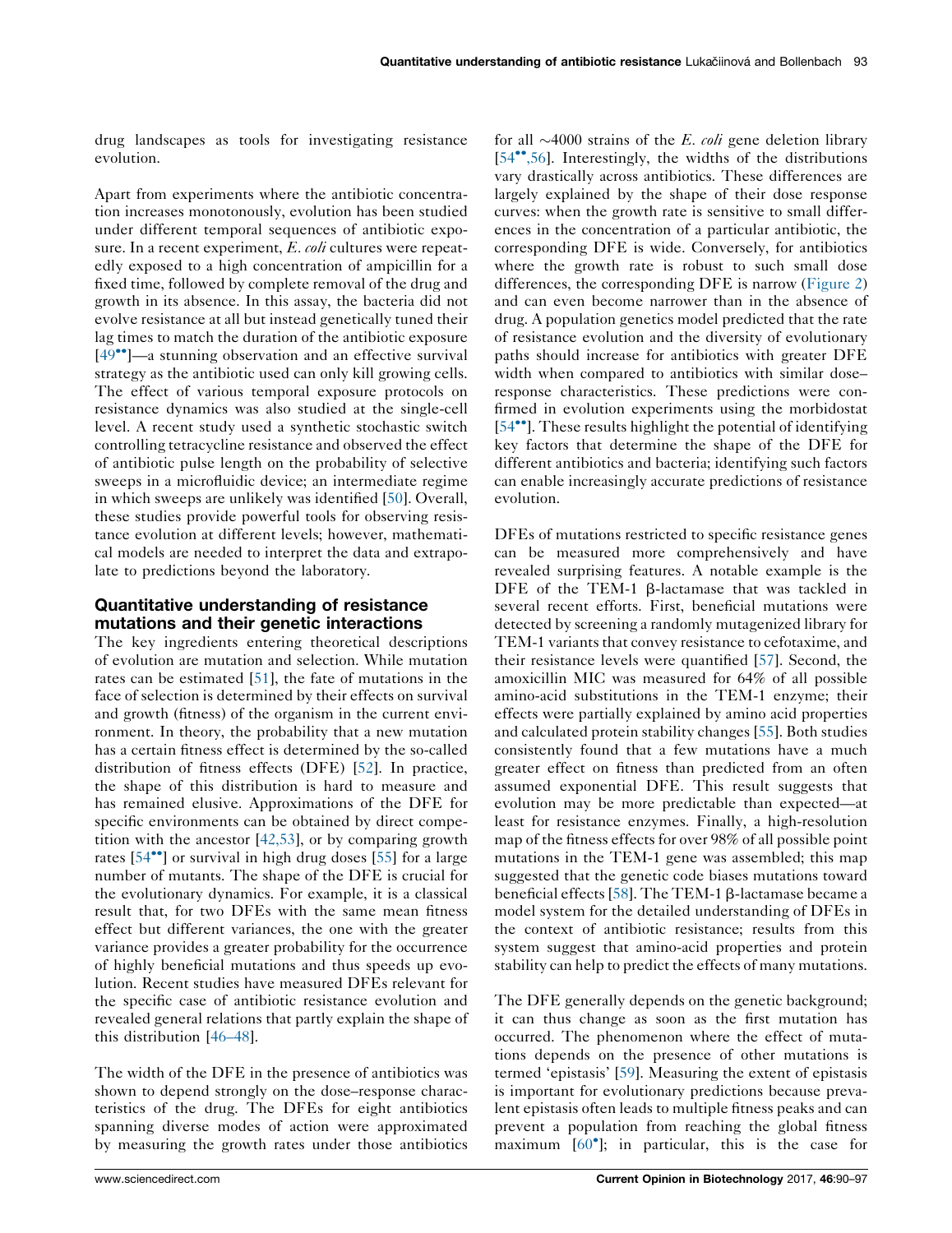<span id="page-4-0"></span>



Dose–response characteristics of antibiotics shape the distribution of fitness effects.

Schematics of two different dose response curves: the left curve is steep, that is, the growth rate is sensitive to small changes in drug concentration; the right curve is shallow. Mutations cause shifts in the effective drug concentration a bacterium experiences; the typical magnitude of these shifts is surprisingly similar for diverse antibiotics [54\*]. The distribution of effective drug [concentrations](#page-7-0) resulting from many different mutations is shown in gray. These mutations produce distributions of growth rates (fitness) that are wide for the steep dose–response curve (left) and narrow for the shallow dose–response curve (right).

'reciprocal sign epistasis' where the fitness effect of a mutation changes from positive to negative, depending on the background [\[61](#page-7-0)]. Epistasis can be analyzed using discrete fitness landscapes which are a powerful metaphor for assessing the constraints and predictability of mutational paths in evolution experiments [62 [,63](#page-7-0)]. A discrete fitness landscape is a graph in which the vertices are genotypes, and two genotypes are connected by an edge if they are a single mutational event apart. The landscape is completed by assigning a fitness value to all genotypes [\(Figure](#page-2-0) 1c). Paths on the landscape are accessible if they represent sequences of genotypes with monotonically increasing fitness, that is, all mutations along the path are beneficial. If only few of the possible paths are accessible, evolutionary trajectories become more constrained and predictable. Due to the astronomically large number of possible genotypes, it is not feasible to measure the fitness effects of all mutations and their combinations experimentally, even for short sequences. Therefore, recent studies have focused on full landscape reconstructions of just a few mutations relevant for drug resistance [62 [,63,64\]](#page-7-0) and proposed biophysical models to predict epistatic interactions from protein structure and function  $[65,66^\circ]$  $[65,66^\circ]$  $[65,66^\circ]$ .

The enzyme dihydrofolate reductase (DHFR) has served as a key model for describing higher-order epistasis and biophysical constraints of fitnesslandscapes. DHFR isthe target of trimethoprim ([Table](#page-1-0) 1) and can cause resistance to this antibiotic via a few point mutations. A recent study

reconstructed a fitness landscape of seven known resistance mutations in DHFR [62 ]. It [showed](#page-7-0) that when the possibility of the same locus mutating more than once is taken into account, prevalent epistasis may increase the accessibility of all peaks on a landscape, decreasing the chance of being 'trapped' at a suboptimal fitness [\[62](#page-7-0) ]. A later study measured the effects of three resistance mutations in DHFR and their combinations on enzyme efficiency, stability, and ability to bind trimethoprim [\[66](#page-7-0) ]. It discovered a trade-off between affinity to trimethoprim, enzyme efficiency, and stability which shapes the epistatic interactions in the fitness landscape. Further, the activity of protein chaperones strongly affected the shape of the fitness landscape by changing the stability of the enzyme [66 ]. [Together,](#page-7-0) these results underline the importance of genetic interactions both within the same gene and across different cellular mechanisms for predicting evolution.

A broader investigation of interactions between drug resistance and other cellular functions, including seemingly unrelated ones, can uncover potentiators of resistance evolution, that is, genes that accelerate this process [\[67](#page-7-0)]. Notable examples are mechanisms that increase genetic variability by increasing the mutation rate in response to an antibiotic challenge (stress-induced mutagenesis). In particular, this can happen by upregulation of the mutation-inducing SOS response [[68–70\]](#page-7-0), induction of mutagenic oxidative damage [\[71,72\]](#page-7-0), or by regulated DNA uptake from the environment [[73\]](#page-7-0). Mechanisms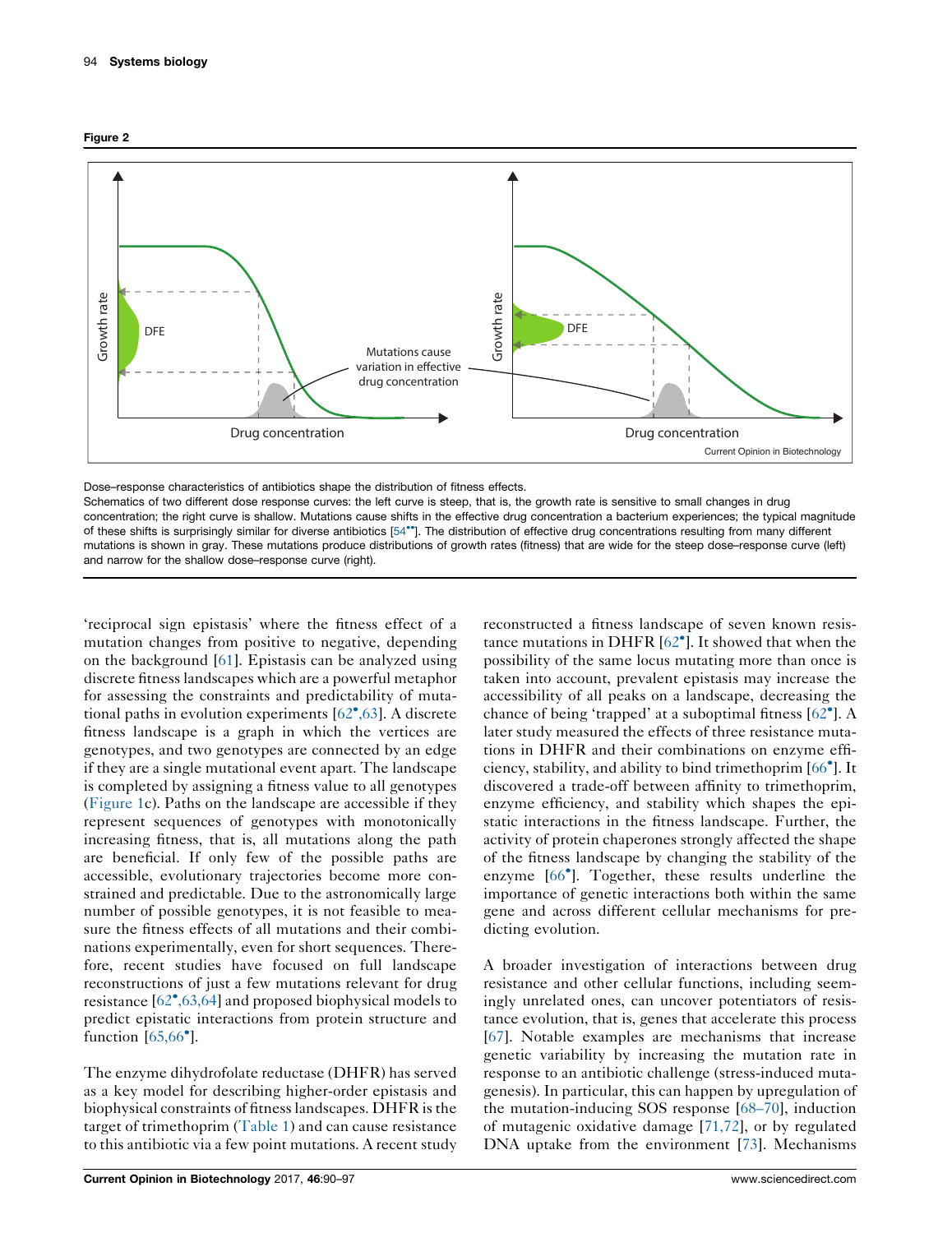<span id="page-5-0"></span>that affect evolvability are an interesting potential target for new drugs that could be combined with established antibiotics to hamper spontaneous resistance evolution an idea that has triggered efforts to develop SOS response inhibitors [\[68,74,75\]](#page-7-0).

In addition to potentiation through changes in mutation rate, it will be interesting to identify mutations in other cellular functions that may increase the rate of resistance evolution via epistatic interactions. A conceptually related phenomenon occurred in Richard Lenski's long term evolution experiment where certain potentiating mutations were required before the ability to metabolize citrate could evolve [[76,77](#page-7-0)]. At the heart of this phenomenon is a particular substitution with minor effects on fitness that allows for a secondary mutation to become beneficial. Similar genetic interactions between resistance mutations and genetic background can occur [\[78](#page-7-0)], suggesting that the evolvability of antibiotic resistance can be strongly affected by the presence of mutations in diverse cellular pathways. A systematic identification of mutations that produce significant changes in resistance development would greatly enhance our understanding of the complex interplay between drug resistance and other cellular functions. If the effect of these mutations can be chemically mimicked, this research could lead to the discovery of new adjuvants to antibiotics that slow down resistance evolution.

# **Conclusions**

Over the last decade, the field has made considerable progress in understanding antibiotic resistance evolution, at least in well-controlled laboratory settings. Bacterial growth laws have helped to elucidate the interplay between cell physiology, antibiotic action, and resistance and made accurate quantitative predictions of surprising antibiotic effects. The success of studies thus far  $[24^{\bullet\bullet},30]$  $[24^{\bullet\bullet},30]$ holds promise that a quantitative characterization of bacterial physiology will also lead to an improved understanding of resistance mechanisms for antibiotics with other targets than the ribosome.

New technology for evolution experiments together with improved mapping of mutational fitness effects and epistatic interactions will soon allow us to statistically test predictions for evolution in various simple and structured environments. A key challenge is to scale recently developed, precisely controlled lab evolution protocols [[47\]](#page-6-0) to higher throughput so that many antibiotics and various strains can be tested in parallel at high replication. This technology would enable a systematic investigation of mutations and other perturbations that affect resistance evolution.It would further provide a deeper understanding of the general principles of resistance evolution and enable predictions of the differences in the propensity for resistance evolution among bacteria and antibiotics. Beyond such well-controlled experiments, a great challenge is to

develop technology enabling experiments that mimic the physiological environment as it occurs in an infection. Apart from the host immune system and physical properties of the host environment, the presence of other microbes at the infection site can affect the success of antibiotic treatments targeted at a single pathogen. In the long run, it will be crucial to translate the advances on antibiotic resistance evolution into specific intervention strategies that are effective against pathogenic bacteria in an infected host but, unlike current treatments, keep resistance in check.

## Acknowledgements

We thank Michael Baym for sharing [Figure](#page-2-0) 1b, Karin Mitosch, Tiago Paixão, and Marcin Zagorski for feedback on the manuscript, and all members of the Bollenbach lab for fruitful discussions. This work was supported in part by Austrian Science Fund (FWF) Grant No. P 27201-B22, HFSP program Grant No. RGP0042/2013, and Marie Curie Career Integration Grant No. 303507.

## References and recommended reading

Papers of particular interest, published within the period of review, have been highlighted as:

- of special interest
- •• of outstanding interest
- 1. Levy SB, Marshall B: [Antibacterial](http://refhub.elsevier.com/S0958-1669(16)30214-2/sbref0005) resistance worldwide: causes, [challenges](http://refhub.elsevier.com/S0958-1669(16)30214-2/sbref0005) and responses. Nat Med 2004, 10[:S122-129.](http://refhub.elsevier.com/S0958-1669(16)30214-2/sbref0005)
- 2. [Goossens](http://refhub.elsevier.com/S0958-1669(16)30214-2/sbref0010) H, Ferech M, Vander Stichele R, Elseviers M: Outpatient antibiotic use in Europe and [association](http://refhub.elsevier.com/S0958-1669(16)30214-2/sbref0010) with resistance: a [cross-national](http://refhub.elsevier.com/S0958-1669(16)30214-2/sbref0010) database study. Lancet 2005, 365[:579-587.](http://refhub.elsevier.com/S0958-1669(16)30214-2/sbref0010)
- 3. Blair JMA, Webber MA, Baylay AJ, Ogbolu DO, [Piddock](http://refhub.elsevier.com/S0958-1669(16)30214-2/sbref0015) LJV: Molecular [mechanisms](http://refhub.elsevier.com/S0958-1669(16)30214-2/sbref0015) of antibiotic resistance. Nat Rev [Microbiol](http://refhub.elsevier.com/S0958-1669(16)30214-2/sbref0015) 2015, 13:42-51.
- 4. Holmes AH, Moore LSP, [Sundsfjord](http://refhub.elsevier.com/S0958-1669(16)30214-2/sbref0020) A, Steinbakk M, Regmi S, Karkey A, Guerin PJ, Piddock LJV: **[Understanding](http://refhub.elsevier.com/S0958-1669(16)30214-2/sbref0020) the** mechanisms and drivers of [antimicrobial](http://refhub.elsevier.com/S0958-1669(16)30214-2/sbref0020) resistance. Lancet 2016, 387[:176-187.](http://refhub.elsevier.com/S0958-1669(16)30214-2/sbref0020)
- 5. [Khameneh](http://refhub.elsevier.com/S0958-1669(16)30214-2/sbref0025) B, Diab R, Ghazvini K, Fazly Bazzaz BS: [Breakthroughs](http://refhub.elsevier.com/S0958-1669(16)30214-2/sbref0025) in bacterial resistance mechanisms and the [potential](http://refhub.elsevier.com/S0958-1669(16)30214-2/sbref0025) ways to combat them. Microb Pathog 2016, 95:32-42.
- 6. Walsh C: Antibiotics. American Society of [Microbiology;](http://refhub.elsevier.com/S0958-1669(16)30214-2/sbref0030) 2003.
- 7. McArthur AG, [Waglechner](http://refhub.elsevier.com/S0958-1669(16)30214-2/sbref0035) N, Nizam F, Yan A, Azad MA, Baylay AJ, Bhullar K, Canova MJ, De [Pascale](http://refhub.elsevier.com/S0958-1669(16)30214-2/sbref0035) G, Ejim L et al.: The [comprehensive](http://refhub.elsevier.com/S0958-1669(16)30214-2/sbref0035) antibiotic resistance database. Antimicrob Agents Chemother 2013, 57[:3348-3357.](http://refhub.elsevier.com/S0958-1669(16)30214-2/sbref0035)
- 8. Winkler JD, Halweg-Edwards AL, Erickson KE, Choudhury A, Pines G, Gill RT: The resistome: a comprehensive database of Escherichia coli resistance phenotypes. ACS Synth Biol 2016 [http://dx.doi.org/10.1021/acssynbio.6b00150.](http://dx.doi.org/10.1021/acssynbio.6b00150)
- Wright GD: The antibiotic [resistome:](http://refhub.elsevier.com/S0958-1669(16)30214-2/sbref0045) the nexus of chemical and genetic diversity. Nat Rev Microbiol 2007, 5[:175-186.](http://refhub.elsevier.com/S0958-1669(16)30214-2/sbref0045)
- 10. Khaledi A, [Schniederjans](http://refhub.elsevier.com/S0958-1669(16)30214-2/sbref0050) M, Pohl S, Rainer R, Bodenhofer U, Xia B, Klawonn F, [Bruchmann](http://refhub.elsevier.com/S0958-1669(16)30214-2/sbref0050) S, Preusse M, Eckweiler D et al.: [Transcriptome](http://refhub.elsevier.com/S0958-1669(16)30214-2/sbref0050) profiling of antimicrobial resistance in [Pseudomonas](http://refhub.elsevier.com/S0958-1669(16)30214-2/sbref0050) aeruginosa. Antimicrob Agents Chemother 2016, 60[:4722-4733.](http://refhub.elsevier.com/S0958-1669(16)30214-2/sbref0050)
- 11. Suzuki S, Horinouchi T, Furusawa C: [Prediction](http://refhub.elsevier.com/S0958-1669(16)30214-2/sbref0055) of antibiotic resistance by gene [expression](http://refhub.elsevier.com/S0958-1669(16)30214-2/sbref0055) profiles. Nat Commun 2014, 5[:5792.](http://refhub.elsevier.com/S0958-1669(16)30214-2/sbref0055)
- 12. Brauner A, Fridman O, Gefen O, Balaban NQ: [Distinguishing](http://refhub.elsevier.com/S0958-1669(16)30214-2/sbref0060) between resistance, tolerance and [persistence](http://refhub.elsevier.com/S0958-1669(16)30214-2/sbref0060) to antibiotic [treatment](http://refhub.elsevier.com/S0958-1669(16)30214-2/sbref0060). Nat Rev Microbiol 2016, 14:320-330.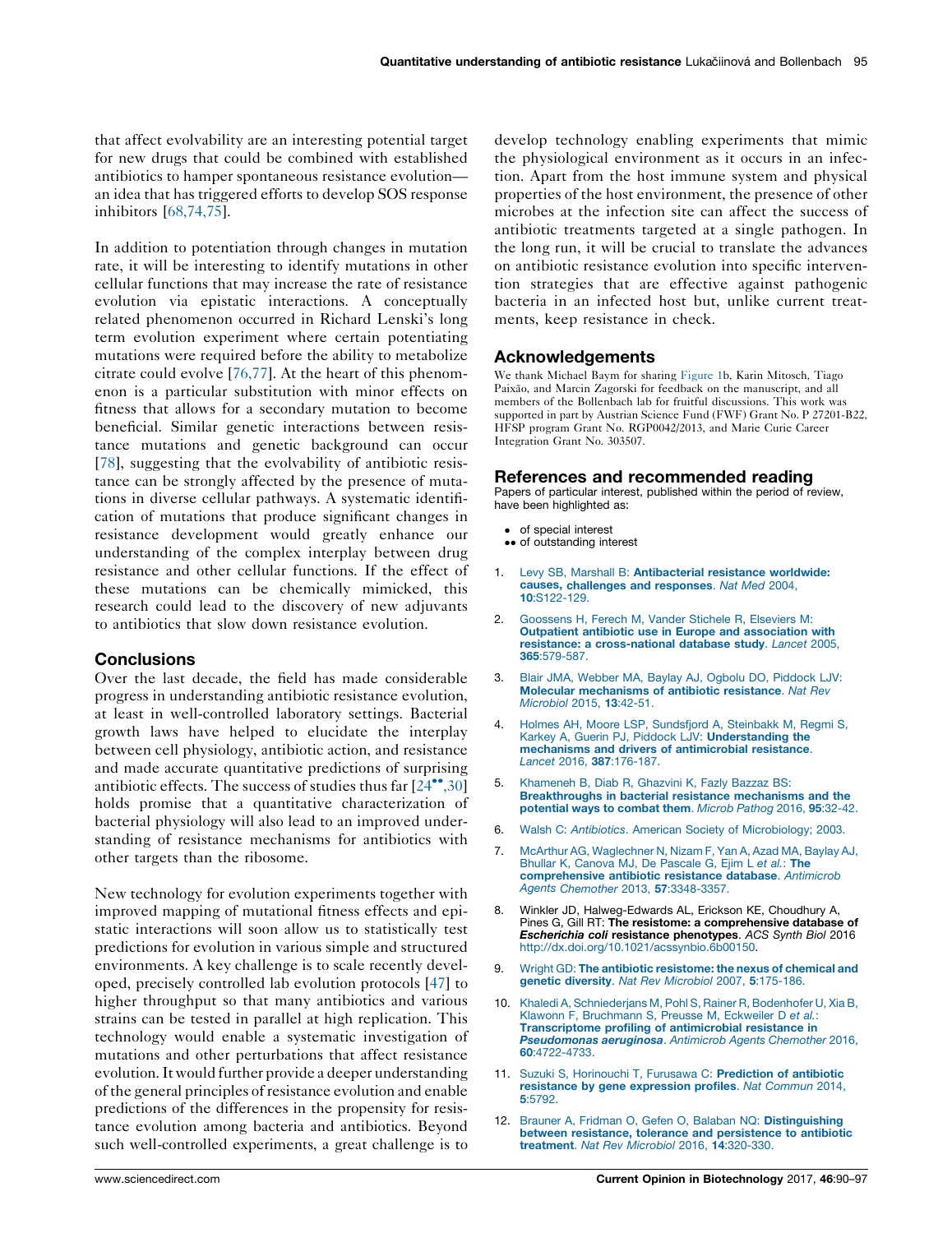- <span id="page-6-0"></span>13. Frost LS, Leplae R, Summers AO, [Toussaint](http://refhub.elsevier.com/S0958-1669(16)30214-2/sbref0065) A: Mobile genetic [elements:](http://refhub.elsevier.com/S0958-1669(16)30214-2/sbref0065) the agents of open source evolution. Nat Rev Microbiol 2005, 3[:722-732.](http://refhub.elsevier.com/S0958-1669(16)30214-2/sbref0065)
- 14. Koonin EV, Makarova KS, Aravind L: [Horizontal](http://refhub.elsevier.com/S0958-1669(16)30214-2/sbref0070) gene transfer in prokaryotes: [quantification](http://refhub.elsevier.com/S0958-1669(16)30214-2/sbref0070) and classification. Annu Rev Microbiol 2001, 55[:709-742.](http://refhub.elsevier.com/S0958-1669(16)30214-2/sbref0070)
- 15. Gilbert P, Collier P, Brown M: Influence of [growth-rate](http://refhub.elsevier.com/S0958-1669(16)30214-2/sbref0075) on susceptibility to antimicrobial [agents—biofilms,](http://refhub.elsevier.com/S0958-1669(16)30214-2/sbref0075) cell-cycle, [dormancy,](http://refhub.elsevier.com/S0958-1669(16)30214-2/sbref0075) and stringent response. Antimicrob Agents Chemother 1990, 34[:1865-1868.](http://refhub.elsevier.com/S0958-1669(16)30214-2/sbref0075)
- 16. Brown MR, Collier PJ, Gilbert P: [Influence](http://refhub.elsevier.com/S0958-1669(16)30214-2/sbref0080) of growth rate on [susceptibility](http://refhub.elsevier.com/S0958-1669(16)30214-2/sbref0080) to antimicrobial agents: modification of the cell envelope and batch and [continuous](http://refhub.elsevier.com/S0958-1669(16)30214-2/sbref0080) culture studies. Antimicrob Agents Chemother 1990, 34[:1623-1628.](http://refhub.elsevier.com/S0958-1669(16)30214-2/sbref0080)
- 17. [Sandoval-Motta](http://refhub.elsevier.com/S0958-1669(16)30214-2/sbref0085) S, Aldana M: Adaptive resistance to antibiotics in bacteria: a systems biology [perspective](http://refhub.elsevier.com/S0958-1669(16)30214-2/sbref0085). Wiley Interdiscip Rev Syst Biol Med 2016, 8[:253-267.](http://refhub.elsevier.com/S0958-1669(16)30214-2/sbref0085)
- 18. Stewart PS, William Costerton J: Antibiotic [resistance](http://refhub.elsevier.com/S0958-1669(16)30214-2/sbref0090) of bacteria in biofilms. Lancet 2001, 358[:135-138.](http://refhub.elsevier.com/S0958-1669(16)30214-2/sbref0090)
- 19. Baym M, Stone LK, Kishony R: Multidrug [evolutionary](http://refhub.elsevier.com/S0958-1669(16)30214-2/sbref0095) strategies to reverse antibiotic [resistance](http://refhub.elsevier.com/S0958-1669(16)30214-2/sbref0095). Science 2016, 351:aad3292.
- 20. Bollenbach T: [Antimicrobial](http://refhub.elsevier.com/S0958-1669(16)30214-2/sbref0100) interactions: mechanisms and [implications](http://refhub.elsevier.com/S0958-1669(16)30214-2/sbref0100) for drug discovery and resistance evolution. Curr Opin [Microbiol](http://refhub.elsevier.com/S0958-1669(16)30214-2/sbref0100) 2015, 27:1-9.
- 21. Meredith HR, Srimani JK, Lee AJ, Lopatkin AJ, You L: [Collective](http://refhub.elsevier.com/S0958-1669(16)30214-2/sbref0105) antibiotic tolerance: [mechanisms,](http://refhub.elsevier.com/S0958-1669(16)30214-2/sbref0105) dynamics and intervention. Nat Chem Biol 2015, 11[:182-188.](http://refhub.elsevier.com/S0958-1669(16)30214-2/sbref0105)
- 22. Pál C, Papp B, Lázár V: Collateral sensitivity of [antibiotic](http://refhub.elsevier.com/S0958-1669(16)30214-2/sbref0110)resistant [microbes](http://refhub.elsevier.com/S0958-1669(16)30214-2/sbref0110). Trends Microbiol 2015, 23:401-407.
- 23. Vega NM, Gore J: Collective antibiotic resistance: [mechanisms](http://refhub.elsevier.com/S0958-1669(16)30214-2/sbref0115) and [implications](http://refhub.elsevier.com/S0958-1669(16)30214-2/sbref0115). Curr Opin Microbiol 2014, 21:28-34.
- 24. Greulich P, Scott M, Evans MR, Allen RJ: [Growth-dependent](http://refhub.elsevier.com/S0958-1669(16)30214-2/sbref0120)  $\ddot{\phantom{0}}$ bacterial susceptibility to [ribosome-targeting](http://refhub.elsevier.com/S0958-1669(16)30214-2/sbref0120) antibiotics. Mol Syst Biol [2015,](http://refhub.elsevier.com/S0958-1669(16)30214-2/sbref0120) 11:796.

This paper validates theoretical predictions based on bacterial growth laws in experiments and explains why a lower growth rate increases resistance to some ribosome-targeting antibiotics but decreases it for others, depending on their kinetics of binding to the ribosome.

- 25. Cozens RM, [Tuomanen](http://refhub.elsevier.com/S0958-1669(16)30214-2/sbref0125) E, Tosch W, Zak O, Suter J, Tomasz A: Evaluation of the bactericidal activity of [beta-lactam](http://refhub.elsevier.com/S0958-1669(16)30214-2/sbref0125) [antibiotics](http://refhub.elsevier.com/S0958-1669(16)30214-2/sbref0125) on slowly growing bacteria cultured in the [chemostat](http://refhub.elsevier.com/S0958-1669(16)30214-2/sbref0125). Antimicrob Agents Chemother 1986, 29:797-802.
- 26. Ocampo PS, Lázár V, Papp B, Arnoldini M, zur Wiesch PA, Busa-Fekete R, Fekete G, Pál C, Ackermann M, Bonhoeffer S: Antagonism is prevalent between bacteriostatic and bactericidal antibiotics. Antimicrob Agents Chemother 2014 <http://dx.doi.org/10.1128/AAC.02463-14>.
- 27. Scott M, Hwa T: Bacterial growth laws and their [applications](http://refhub.elsevier.com/S0958-1669(16)30214-2/sbref0135). Curr Opin [Biotechnol](http://refhub.elsevier.com/S0958-1669(16)30214-2/sbref0135) 2011, 22:559-565.
- 28. Scott M, [Gunderson](http://refhub.elsevier.com/S0958-1669(16)30214-2/sbref0140) CW, Mateescu EM, Zhang Z, Hwa T: [Interdependence](http://refhub.elsevier.com/S0958-1669(16)30214-2/sbref0140) of cell growth and gene expression: origins and [consequences](http://refhub.elsevier.com/S0958-1669(16)30214-2/sbref0140). Science 2010, 330:1099-1102.
- 29. Klumpp S, Zhang Z, Hwa T: Growth [rate-dependent](http://refhub.elsevier.com/S0958-1669(16)30214-2/sbref0145) global effects on gene [expression](http://refhub.elsevier.com/S0958-1669(16)30214-2/sbref0145) in bacteria. Cell 2009, 139[:1366-1375.](http://refhub.elsevier.com/S0958-1669(16)30214-2/sbref0145)
- 30. Deris JB, Kim M, Zhang Z, Okano H, Hermsen R, [Groisman](http://refhub.elsevier.com/S0958-1669(16)30214-2/sbref0150) A, Hwa T: The innate growth bistability and fitness [landscapes](http://refhub.elsevier.com/S0958-1669(16)30214-2/sbref0150) of [antibiotic](http://refhub.elsevier.com/S0958-1669(16)30214-2/sbref0150) resistant bacteria. Science 2013, 342:1237435.
- 31. Elf J, Nilsson K, Tenson T, [Ehrenberg](http://refhub.elsevier.com/S0958-1669(16)30214-2/sbref0155) M: Bistable bacterial growth rate in response to antibiotics with low [membrane](http://refhub.elsevier.com/S0958-1669(16)30214-2/sbref0155) [permeability](http://refhub.elsevier.com/S0958-1669(16)30214-2/sbref0155). Phys Rev Lett 2006, 97:258104.
- 32. [Artemova](http://refhub.elsevier.com/S0958-1669(16)30214-2/sbref0160) T, Gerardin Y, Dudley C, Vega NM, Gore J: Isolated cell behavior drives the evolution of antibiotic [resistance](http://refhub.elsevier.com/S0958-1669(16)30214-2/sbref0160). Mol Syst Biol [2015,](http://refhub.elsevier.com/S0958-1669(16)30214-2/sbref0160) 11.
- 33. Tan C, Smith RP, Srimani JK, [Riccione](http://refhub.elsevier.com/S0958-1669(16)30214-2/sbref0165) KA, Prasada S, Kuehn M, You L: The inoculum effect and [band-pass](http://refhub.elsevier.com/S0958-1669(16)30214-2/sbref0165) bacterial response to periodic antibiotic [treatment](http://refhub.elsevier.com/S0958-1669(16)30214-2/sbref0165). Mol Syst Biol 2012, 8:617.
- 34. Nicoloff H, Andersson DI: Indirect [resistance](http://refhub.elsevier.com/S0958-1669(16)30214-2/sbref0170) to several classes of antibiotics in cocultures with resistant bacteria [expressing](http://refhub.elsevier.com/S0958-1669(16)30214-2/sbref0170) [antibiotic-modifying](http://refhub.elsevier.com/S0958-1669(16)30214-2/sbref0170) or -degrading enzymes. J Antimicrob [Chemother](http://refhub.elsevier.com/S0958-1669(16)30214-2/sbref0170) 2016, 71:100-110.
- 35. Elena SF, Lenski RE: Evolution [experiments](http://refhub.elsevier.com/S0958-1669(16)30214-2/sbref0175) with [microorganisms:](http://refhub.elsevier.com/S0958-1669(16)30214-2/sbref0175) the dynamics and genetic bases of [adaptation](http://refhub.elsevier.com/S0958-1669(16)30214-2/sbref0175). Nat Rev Genet 2003, 4:457-469.
- 36. [Hegreness](http://refhub.elsevier.com/S0958-1669(16)30214-2/sbref0180) M, Shoresh N, Damian D, Hartl D, Kishony R: [Accelerated](http://refhub.elsevier.com/S0958-1669(16)30214-2/sbref0180) evolution of resistance in multidrug environments. Proc Natl Acad Sci 2008, 105[:13977-13981.](http://refhub.elsevier.com/S0958-1669(16)30214-2/sbref0180)
- 37. Oz T, Guvenek A, Yildiz S, Karaboga E, Tamer YT, Mumcuyan N, Ozan VB, Senturk GH, Cokol M, Yeh P et al.: Strength of selection pressure is an important parameter contributing to the complexity of antibiotic resistance evolution. Mol Biol Evol 2014 <http://dx.doi.org/10.1093/molbev/msu191>.
- 38. Baym M, [Kryazhimskiy](http://refhub.elsevier.com/S0958-1669(16)30214-2/sbref0190) S, Lieberman TD, Chung H, Desai MM, Kishony R: [Inexpensive](http://refhub.elsevier.com/S0958-1669(16)30214-2/sbref0190) multiplexed library preparation for [megabase-sized](http://refhub.elsevier.com/S0958-1669(16)30214-2/sbref0190) genomes. PLoS One 2015, 10:e0128036.
- 39. Desai MM: Statistical questions in [experimental](http://refhub.elsevier.com/S0958-1669(16)30214-2/sbref0195) evolution. J Stat Mech Theory Exp 2013, 2013[:P01003.](http://refhub.elsevier.com/S0958-1669(16)30214-2/sbref0195)
- 40. [Kryazhimskiy](http://refhub.elsevier.com/S0958-1669(16)30214-2/sbref0200) S, Rice DP, Jerison ER, Desai MM: Global epistasis makes adaptation predictable despite [sequence-level](http://refhub.elsevier.com/S0958-1669(16)30214-2/sbref0200) [stochasticity](http://refhub.elsevier.com/S0958-1669(16)30214-2/sbref0200). Science 2014, 344:1519-1522.
- 41. Levy SF, Blundell JR, [Venkataram](http://refhub.elsevier.com/S0958-1669(16)30214-2/sbref0205) S, Petrov DA, Fisher DS, Sherlock G: Quantitative [evolutionary](http://refhub.elsevier.com/S0958-1669(16)30214-2/sbref0205) dynamics using [high-resolution](http://refhub.elsevier.com/S0958-1669(16)30214-2/sbref0205) lineage tracking. Nature 2015, 519:181-186.
- 42. [Venkataram](http://refhub.elsevier.com/S0958-1669(16)30214-2/sbref0210) S, Dunn B, Li Y, Agarwala A, Chang J, Ebel ER,<br>[Geiler-Samerotte](http://refhub.elsevier.com/S0958-1669(16)30214-2/sbref0210) K, Hérissant L, Blundell JR, Levy SF et al.: Development of a comprehensive [genotype-to-fitness](http://refhub.elsevier.com/S0958-1669(16)30214-2/sbref0210) map of [adaptation-driving](http://refhub.elsevier.com/S0958-1669(16)30214-2/sbref0210) mutations in yeast. Cell 2016, 166[:1585-1596](http://refhub.elsevier.com/S0958-1669(16)30214-2/sbref0210) e22.
- 43. Greulich P, Waclaw B, Allen RJ: Mutational pathway [determines](http://refhub.elsevier.com/S0958-1669(16)30214-2/sbref0215) whether drug gradients accelerate evolution of [drug-resistant](http://refhub.elsevier.com/S0958-1669(16)30214-2/sbref0215) cells. Phys Rev Lett 2012, 109[:088101.](http://refhub.elsevier.com/S0958-1669(16)30214-2/sbref0215)
- 44. Hermsen R, Deris JB, Hwa T: On the rapidity of [antibiotic](http://refhub.elsevier.com/S0958-1669(16)30214-2/sbref0220) resistance evolution facilitated by a [concentration](http://refhub.elsevier.com/S0958-1669(16)30214-2/sbref0220) gradient. Proc Natl Acad Sci 2012, 109[:10775-10780.](http://refhub.elsevier.com/S0958-1669(16)30214-2/sbref0220)
- 45. Baym M, [Lieberman](http://refhub.elsevier.com/S0958-1669(16)30214-2/sbref0225) TD, Kelsic ED, Chait R, Gross R, Yelin I,  $\ddot{\phantom{0}}$ Kishony R: [Spatiotemporal](http://refhub.elsevier.com/S0958-1669(16)30214-2/sbref0225) microbial evolution on antibiotic landscapes. Science 2016, 353[:1147-1151.](http://refhub.elsevier.com/S0958-1669(16)30214-2/sbref0225)

In this work, antibiotic resistance evolution was investigated in spatial concentration profiles on huge, meter-scale agar plates. The stochastic nature of evolution, including individual mutation events and competition between different mutations, can be seen with the naked eye in this amazing experiment.

- 46. Spagnolo F, Rinaldi C, Sajorda DR, Dykhuizen DE: The evolution of resistance to continuously increasing streptomycin<br>concentrations in populations of E. coli. Antimicrob Agents Chemother 2015 <http://dx.doi.org/10.1128/AAC.01359-15>.
- 47. Toprak E, Veres A, Michel J-B, Chait R, Hartl DL, [Kishony](http://refhub.elsevier.com/S0958-1669(16)30214-2/sbref0235) R: [Evolutionary](http://refhub.elsevier.com/S0958-1669(16)30214-2/sbref0235) paths to antibiotic resistance under dynamically [sustained](http://refhub.elsevier.com/S0958-1669(16)30214-2/sbref0235) drug selection. Nat Genet 2012, 44:101-105.
- 48. Zhang Q, Lambert G, Liao D, Kim H, Robin K, Tung C, [Pourmand](http://refhub.elsevier.com/S0958-1669(16)30214-2/sbref0240) N, Austin RH: [Acceleration](http://refhub.elsevier.com/S0958-1669(16)30214-2/sbref0240) of emergence of bacterial antibiotic resistance in connected [microenvironments](http://refhub.elsevier.com/S0958-1669(16)30214-2/sbref0240). Science 2011, 333[:1764-1767.](http://refhub.elsevier.com/S0958-1669(16)30214-2/sbref0240)
- 49. Fridman O, [Goldberg](http://refhub.elsevier.com/S0958-1669(16)30214-2/sbref0245) A, Ronin I, Shoresh N, Balaban NQ:
- $\bullet\bullet$ [Optimization](http://refhub.elsevier.com/S0958-1669(16)30214-2/sbref0245) of lag time underlies antibiotic tolerance in evolved bacterial [populations](http://refhub.elsevier.com/S0958-1669(16)30214-2/sbref0245). Nature 2014, 513:418-421.

This work uses a laboratory evolution protocol in which bacteria are intermittently exposed to lethal concentrations of an antibiotic. The authors report the stunning observation that the bacteria do not become more resistant to the antibiotic but rather optimize their lag times to survive the episodes of antibiotic exposure.

50. Lin W-H, Kussell E: Complex interplay of [physiology](http://refhub.elsevier.com/S0958-1669(16)30214-2/sbref0250) and selection in the [emergence](http://refhub.elsevier.com/S0958-1669(16)30214-2/sbref0250) of antibiotic resistance. Curr Biol 2016, 26[:1486-1493.](http://refhub.elsevier.com/S0958-1669(16)30214-2/sbref0250)